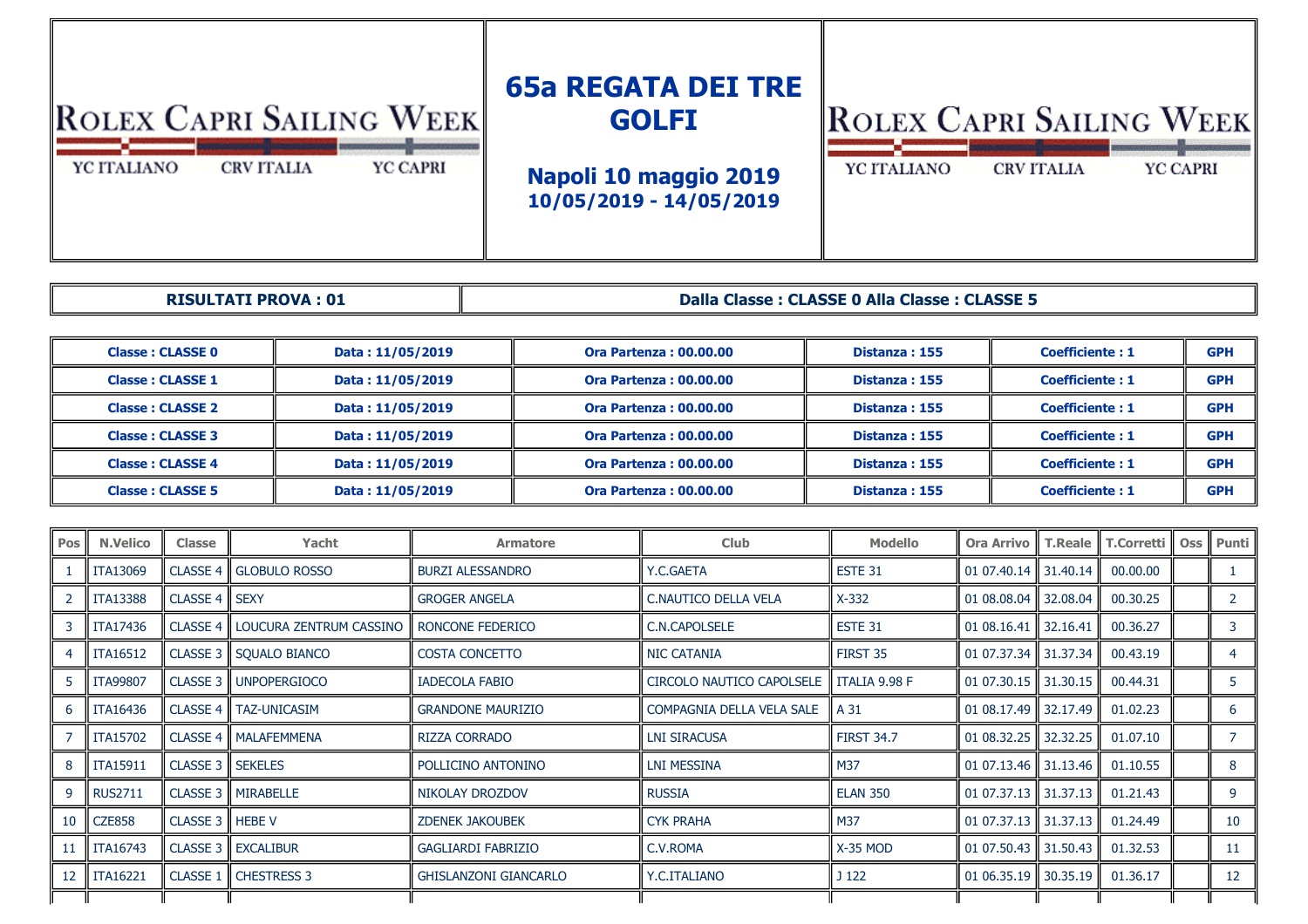| 13 | <b>ITA17082</b> |                     | CLASSE 2 GIOIA DI VIVERE | <b>VINCENZO TODARO</b>          | <b>LNI PALERMO CENTRO</b>  | <b>XP-38</b>           | 0107.16.33           | 31.16.33 | 01.37.13 | 13              |
|----|-----------------|---------------------|--------------------------|---------------------------------|----------------------------|------------------------|----------------------|----------|----------|-----------------|
| 14 | <b>GBR3098L</b> | CLASSE 0            | <b>BEWILD</b>            | <b>GROTTESI RENZO</b>           | C.V.PORTOCIVITANOVA (FM)   | <b>SWAN 42</b>         | 01 05.16.17          | 29.16.17 | 01.59.33 | 14              |
| 15 | <b>ITA4149</b>  | CLASSE 1            | LE COQ HARDI'            | PAVESI MAURIZIO                 | C.R.V.ITALIA               | $X-41$                 | 01 06.30.34          | 30.30.34 | 02.01.30 | 15              |
| 16 | <b>ITA4465</b>  | <b>CLASSE 2</b>     | <b>JSTORM X2</b>         | <b>GUIDO ENRICO TABELLINI</b>   | VARAZZE C.N.               | $J-111$                | 01 07.47.22          | 31.47.22 | 02.08.02 | 16              |
| 17 | ITA16481        | CLASSE <sub>2</sub> | <b>NIENTEMALE</b>        | OSCI GIUSEPPE-CALCAGNI RICCARDO | LNI POZZUOLI               | FIRST 40 CR            | 01 07.25.22          | 31.25.22 | 02.10.50 | 17              |
| 18 | <b>GBR1322</b>  | CLASSE <sub>2</sub> | <b>JOY</b>               | CASCINO GIUSEPPE                | CENTRO VELICO SICILIANO    | J <sub>122</sub>       | 01 07.19.09          | 31.19.09 | 02.12.37 | 18              |
| 19 | <b>ITA10869</b> | CLASSE 3            | FREEDOM X2               | ORPELLO ANIELLO                 | <b>LNI TORRE DEL GRECO</b> | IOR ONE TON            | 01 09.01.50          | 33.01.50 | 02.17.08 | 19              |
| 20 | <b>ITA333</b>   | CLASSE 1            | <b>AURORA</b>            | <b>BONOMO PAOLO-BRUNO</b>       | YACHT CLUB SANREMO         | CANARD 41 MOD.         | 01 07.27.11          | 31.27.11 | 02.19.37 | 20              |
| 21 | ITA16621        | CLASSE 1            | <b>LANCILLOTTO</b>       | ADDOBBATI ADRIANO               | NAUTICLUB CASTELFUSANO     | FIRST 40'              | 01 07:35.28          | 31.35.28 | 02.29.58 | 21              |
| 22 | <b>ITA14329</b> | CLASSE 1            | <b>TETTA</b>             | DELL'ARIA GIACOMO               | <b>NIC CATANIA</b>         | <b>IMX 45 (SD)</b>     | 01 06.27.29          | 30.27.29 | 02.31.29 | 22              |
| 23 | <b>ITA17418</b> | <b>CLASSE 2</b>     | <b>PODRACER</b>          | MANNI GIOVANNI                  | Y.C.R.M.PISA               | GS 34 RACE             | 01 07.28.14          | 31.28.14 | 02.32.18 | 23              |
| 24 | ITA15939        | CLASSE 1            | <b>TIMERIESCI</b>        | <b>LUALDI LUCA</b>              | Y.C.CHIAVARI               | COMET 45 S             | 01 06.36.26          | 30.36.26 | 02.47.24 | 24              |
| 25 | <b>ITA1455</b>  | CLASSE 0            | <b>SEXYTOO</b>           | <b>VARELLI CARLO</b>            | <b>C.N.DELLA VELA</b>      | MYLIUS 14E55           | 01 05.18.27          | 29.18.27 | 02.54.40 | 25              |
| 26 | <b>RP45</b>     | CLASSE 0            | <b>LISAK</b>             | PIERO RICCETT                   | CIRCOLO VELICO LA SCUFFIA  | <b>R/P 45</b>          | 01 04.37.53          | 28.37.53 | 02.59.03 | 26              |
| 27 | <b>ITA13160</b> | CLASSE 4            | <b>X-TENSION</b>         | <b>GUERRASIO ROBERTO</b>        | COMPAGNIA VELA SALERNO     | $X-332$                | 01 10.52.00          | 34.52.00 | 03.06.20 | 27              |
| 28 | <b>RUS7272</b>  | CLASSE 1            | <b>ARTFULL</b>           | PISTSOV KONSTANTIN              | <b>SALTY DOGS</b>          | A 40                   | 01 07.54.42          | 31.54.42 | 03.09.37 | 28              |
| 29 | <b>ITA1717</b>  | <b>CLASSE 0</b>     | MILU' III                | PIETROLUCCI ANDREA              | C.V.FIUMICINO              | MYLIUS 14E55           | 01 06.07.07          | 30.07.07 | 03.20.52 | 29              |
| 30 | ITA17033        | <b>CLASSE 3</b>     | LA CAGE AUX FOLLES       | <b>BELLOTTI MARIO</b>           | R.Y.C.C.SAVOIA             | $XP-33$                | 01 10.01.44          | 34.01.44 | 03.24.32 | 30 <sub>o</sub> |
| 31 | ITA16540        | <b>CLASSE 2</b>     | <b>CATTY SARK X2</b>     | <b>BUONFANTINO FRANCESCO</b>    | C.R.V.ITALIA               | AZUREE 40              | 01 08.44.58          | 32.44.58 | 03.29.24 | 31              |
| 32 | <b>GBR880X</b>  | <b>CLASSE 2</b>     | <b>ROSSKO</b>            | <b>ALEKSEEV ANATOLIY</b>        | <b>LONDON NW3 7LP</b>      | JPK 10.80              | 01 09.22.45          | 33.22.45 | 03.37.28 | 32              |
| 33 | FIN11703        |                     | CLASSE 2    ADELANTE     | <b>ROSA ROBERTO</b>             | R.C.CTEVERE REMO           | NEXT 37                | 01 08.03.01          | 32.03.01 | 03.38.05 | 33              |
| 34 | ITA17017        | CLASSE 0            | FRA' DIAVOLO             | ADDESSI VINCENZO                | Y.C.GAETA EVS              | MYLIUS 18E35           | 01 03.59.40          | 27.59.40 | 03.44.17 | 34              |
| 35 | <b>MON009</b>   | CLASSE 0            | FORCE 9 OF LONDON        | PITTER GIORGIO                  | SOCIETA'TRIESTINA DELLA V  | <b>SWAN 65</b>         | 01 07.54.44          | 31.54.44 | 03.47.06 | 35              |
| 36 | <b>ITA4202</b>  | CLASSE 0            | <b>CONFLUENCE</b>        | <b>CONFLUENCE Sailing Team</b>  |                            | <b>GP 42</b>           | 01 05.17.33          | 29.17.33 | 03.53.58 | 36              |
| 37 | FRA43842        |                     | CLASSE 0   DAGUET 2      | <b>LUCAS BONIFACE</b>           | <b>AVCR</b>                | MYLIUS 50'             | 01 05.18.58          | 29.18.58 | 04.01.35 | 37              |
| 38 | <b>ITA17305</b> |                     | CLASSE 0 ALTER EGO GC    | COCORULLO F./SODANO S.          | R.Y.C.C.SAVOIA             | ITALIA 13.98           | 0108.07.34           | 32.07.34 | 04.07.57 | 38              |
| 39 | <b>ITA29141</b> |                     | CLASSE 0   FRECCIA ROSSA | YAKIMENKO VADIM                 | Y.C.SANARY                 | <b>TP52</b>            | 01 03.31.05          | 27.31.05 | 04.13.34 | 39              |
| 40 | <b>ITA14339</b> |                     | CLASSE 3   CHESTRESS     | ANSERINI GIORGIO/PETTI LEONARDO | Y.C.ITALIANO               | $J-109$                | 0110.47.20           | 34.47.20 | 04.15.02 | 40              |
| 41 | <b>ITA4888</b>  |                     | CLASSE 0 ENDLESSGAME     | <b>MOSCHINI PIETRO</b>          | R.Y.C.C.SAVOIA             | <b>COOKSON 50 CANT</b> | 01 03.57.09          | 27.57.09 | 04.16.54 | 41              |
| 42 | <b>ITA16126</b> |                     | CLASSE 0 ZENHEA TAKESHA  | LIA NATALE                      | <b>CUS CATANIA</b>         | MYLIUS 14E55           | 01 07.23.48 31.23.48 |          | 04.22.03 | 42              |
| 43 | ITA16969        |                     | CLASSE 0 WHY NOT GC      | <b>SCALZI FABIO</b>             | R.Y.C.C.SAVOIA             | <b>SWAN 56</b>         | 01 08:02:44          | 32.02.44 | 04.37.44 | 43              |
| AA |                 |                     |                          |                                 |                            |                        |                      |          |          |                 |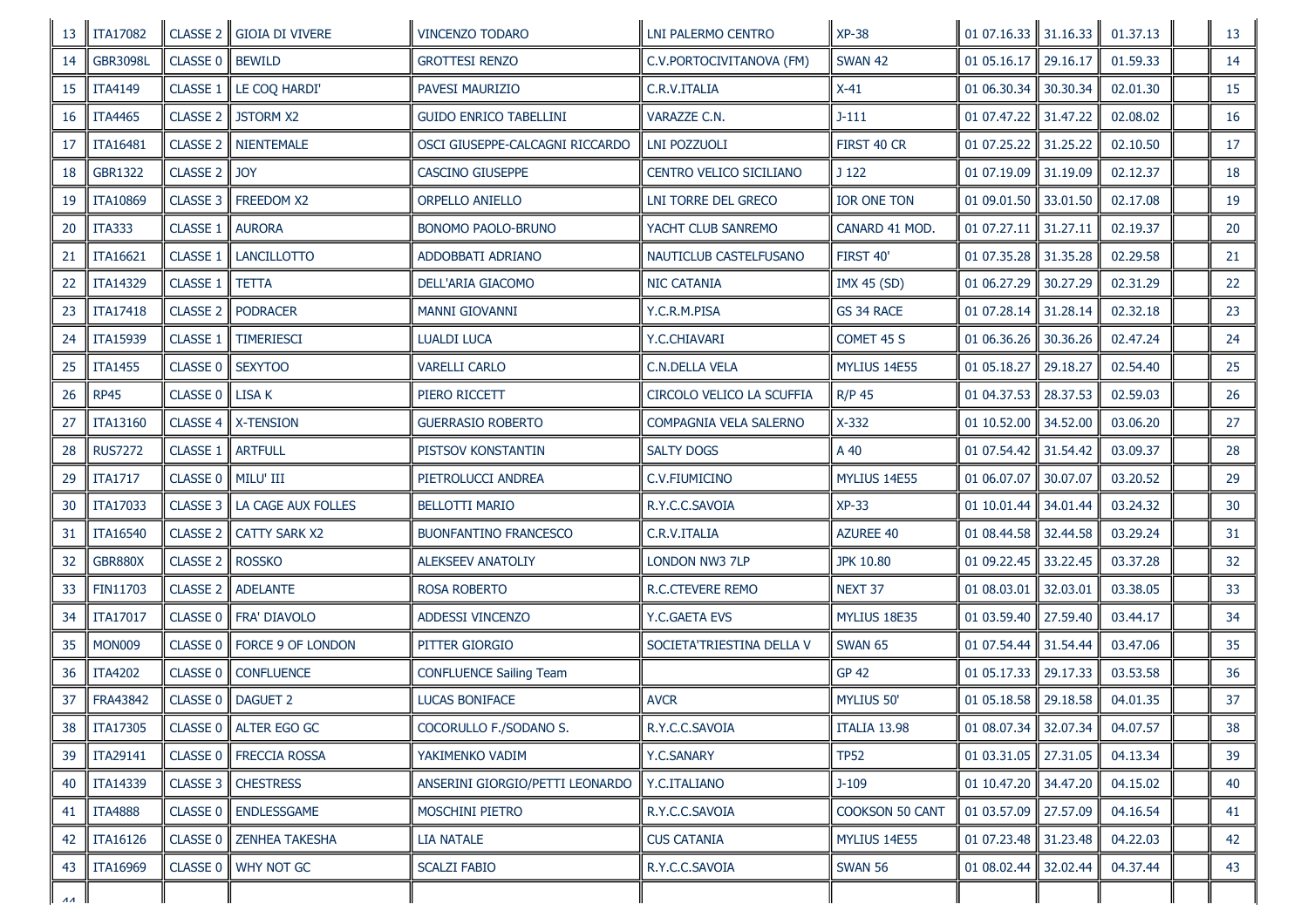|            | ITA17511        |                 | CLASSE 0 VITAMINA X GC | <b>DANIELE CARLO</b>          | C.N.RIMINI                | $X-46$                   | 01 08.44.08 32.44.08 |          | 04.47.21 |            | 44 |
|------------|-----------------|-----------------|------------------------|-------------------------------|---------------------------|--------------------------|----------------------|----------|----------|------------|----|
| 45         | FRA34625        | CLASSE 0        | <b>TRILOGY</b>         | BATTISTELLA F./RIGHINI S.     | <b>U.V.MACCAGNO</b>       | <b>LATINI 52 RACE</b>    | 01 06.23.17          | 30.23.17 | 04.47.33 |            | 45 |
| 46         | <b>ITA1271</b>  | CLASSE 0        | MACCHIA MEDITERRANEA   | RUSSO GIAMPIERO               | R.Y.C.C.SAVOIA            | <b>TP52</b>              | 01 03.59.33          | 27.59.33 | 04.51.20 |            | 46 |
| 47         | <b>ITA2209</b>  | <b>CLASSE 0</b> | <b>TESTACUORE</b>      | CICIRIELLO RICCARDO           | YACHT CLUB CAPRI          | <b>MYLIUS 55</b>         | 01 06.25.12          | 30.25.12 | 04.52.19 |            | 47 |
| 48         | ITA16753        | <b>CLASSE 2</b> | <b>ATAHUALPA X2</b>    | <b>BATTISTA BRUNO</b>         | R.C.C.T.REMO              | SUN ODYSSEY 45.2         | 01 11.02.46          | 35.02.46 | 05.01.59 |            | 48 |
| 49         | <b>ITA17322</b> | CLASSE 1        | <b>L'UNA</b>           | TABELLINI CARLO               | <b>LNI TORINO</b>         | SOLARIS 42               | 01 10.52.53          | 34.52.53 | 05.17.41 |            | 49 |
| 50         | <b>ITA16980</b> | CLASSE 1        | <b>ELEN GC</b>         | ROSAPEPE ROBERTO              | C.C.IRNO                  | <b>GRAND SOLEIL 45 J</b> | 01 10.55.52          | 34.55.52 | 05.27.07 |            | 50 |
| 51         | <b>ITA16970</b> | <b>CLASSE 3</b> | <b>ALAKALUF GC</b>     | <b>ALFANO MICHELE</b>         | A.S.D. 5 VELE             | <b>FIRST 40.7</b>        | 01 12.47.50          | 36.47.50 | 06.39.49 |            | 51 |
| 52         | ITA16134        | CLASSE 3        | <b>DUFFY</b>           | <b>ENRICO CALVI</b>           | <b>LNI POZZUOLI</b>       | <b>DUFOUR 34</b>         | 01 16.12.05          | 40.12.05 | 08.09.22 |            | 52 |
| 53         | ITA17429        | <b>CLASSE 0</b> | JK SAIL GC             | <b>DAVOLI LUCA</b>            | C.C.NAPOLI                | Bavaria C57              | 01 11.03.30          | 35.03.30 | 08.29.39 |            | 53 |
| 54         | <b>ITA13910</b> | CLASSE 3        | <b>BLITZ</b>           | <b>BALDARI LUCIANO</b>        | <b>LNI BACOLI</b>         | <b>FIRST 36.7</b>        | 01 17.47.13          | 41.47.13 | 10.46.46 |            | 54 |
| 55         | <b>FRA36893</b> | <b>CLASSE 2</b> | <b>SAFRAN ROUGE</b>    | <b>EMALDI OLIVIERO</b>        | NIC CATANIA               | POGO 10.50 LK            | 01 16.27.45          | 40.27.45 | 10.53.04 |            | 55 |
| 56         | <b>ITA15585</b> | CLASSE 3        | <b>AMAPOLA X2</b>      | <b>MAVIGLIA GHERARDO</b>      | C.V.FIUMICINO             | OCEANIS 430              | 01 18.57.30          | 42.57.30 | 11.00.13 |            | 56 |
| 57         | <b>ITA14786</b> | <b>CLASSE 4</b> | <b>CHIARA GC</b>       | LANDI NICOLA/ESPOSITO ANTONIO | <b>LNI NAPOLI</b>         | <b>SUN FAST 32i</b>      | 01 21.37.51          | 45.37.51 | 11.32.10 |            | 57 |
| 58         | <b>GBR9055R</b> | <b>CLASSE 1</b> | <b>KIRA</b>            | TIM GAUKROGER                 |                           | <b>SWAN 55</b>           | 01 18.56.18          | 42.56.18 | 12.59.24 |            | 58 |
| 59         | <b>ITA16419</b> | <b>CLASSE 2</b> | <b>JOLLY ROGER</b>     | <b>CIANFRONE ALFONSO</b>      | <b>LNI AGROPOLI</b>       | SUN ODYSSEY 44 I         | 01 21.29.20          | 45.29.20 | 15.09.11 |            | 59 |
| 60         | <b>ITA1010</b>  | CLASSE 4        | TALLY HO GC            | <b>VINCENZO PAOLO</b>         | LNI CASTELLAMMARE DI STAB | <b>FIRST 31.7</b>        |                      |          |          | <b>DNF</b> | 82 |
| 60         | <b>ITA10588</b> | <b>CLASSE 2</b> | <b>KATRIONA GC</b>     | DI GUIDA GIOVANNI             | S.V.NAPOLI                | CANADOS 44               |                      |          |          | <b>DNF</b> | 82 |
| 60         | <b>ITA11758</b> | CLASSE 5        | <b>FAROUCHE GC</b>     | <b>TOSCANO VINCENZO</b>       | <b>LNI NAPOLI</b>         | FIRST 30 E               |                      |          |          | <b>DNC</b> | 82 |
| 60         | ITA12633        | CLASSE 3        | L'EOLO GC              | RUSSO VALENTINA               | LNI POZZUOLI              | <b>GRAND SOLEIL 39 G</b> |                      |          |          | <b>DNF</b> | 82 |
| 60         | ITA14331        | CLASSE 4        | NIMAR II               | <b>FORTE FRANCESCO</b>        | <b>LNI NAPOLI</b>         | <b>FIRST 31.7</b>        |                      |          |          | <b>DNF</b> | 82 |
| 60         | <b>ITA14985</b> | CLASSE 3        | <b>DENEB</b>           | S.V.M.M.                      | <b>S.V.M.M.</b>           | <b>FIRST 36.7</b>        |                      |          |          | <b>DNC</b> | 82 |
| 60         | <b>ITA15083</b> | <b>CLASSE 2</b> | <b>NAMBAWAN</b>        | IMPERATO MARIO ALESSANDRO     | C.V.FIUMICINO             | COMET 41S                |                      |          |          | <b>DNC</b> | 82 |
| 60         | <b>ITA15470</b> | CLASSE 4        | <b>PATRICIA</b>        | <b>BUONOMO DOMENICO</b>       | <b>LNI NAPOLI</b>         | FIRST 34.7 MOD.          |                      |          |          | <b>DNF</b> | 82 |
| 60         | <b>ITA15716</b> | CLASSE 2        | <b>IAIA II</b>         | <b>SCOPPA LUCA</b>            | <b>LNI NAPOLI</b>         | SUN ODYSSEY 42 I         |                      |          |          | <b>DNC</b> | 82 |
| 60         | <b>ITA15855</b> |                 | CLASSE 5   COCCA GC    | ROTONDO GIOVANNA              | REGATA DELLE TORRI SARACE | <b>MARGUTTE</b>          |                      |          |          | <b>DNF</b> | 82 |
| 60         | <b>ITA16456</b> | <b>CLASSE 1</b> | <b>XWAVE GC</b>        | SORICELLI ANDREA              | C.R.V.ITALIA              | <b>GRAND SOLEIL 43 B</b> |                      |          |          | <b>DNF</b> | 82 |
| 60         | <b>ITA16504</b> | CLASSE 3        | <b>TATTOO GC</b>       | PAOLETTI LUIGI                | lni pozzuoli              | DUFOUR 405 GL            |                      |          |          | <b>DNF</b> | 82 |
| 60         | <b>ITA16546</b> | <b>CLASSE 4</b> | <b>DOLCEREZZA</b>      | <b>MASULLO ELENA</b>          | C.N.MASCALZONE LATINO     | COMET 36                 |                      |          |          | <b>DNF</b> | 82 |
| 60         | <b>ITA17053</b> | CLASSE 2        | ROTEVISTA' 2.0 X2      | <b>NOLE' GERARDO</b>          | C.V.ONDABUENA TARANTO     | <b>GRAND SOLEIL 39</b>   |                      |          |          | <b>DNF</b> | 82 |
| 60         | ITA17139        | CLASSE 3        | <b>BLUE ADVENTURE</b>  | DE NICOLA MAURIZIO            | R.Y.C.C.SAVOIA            | OCEANIS 393 C            |                      |          |          | <b>DNF</b> | 82 |
| $\sqrt{2}$ |                 |                 |                        |                               |                           |                          |                      |          |          |            |    |